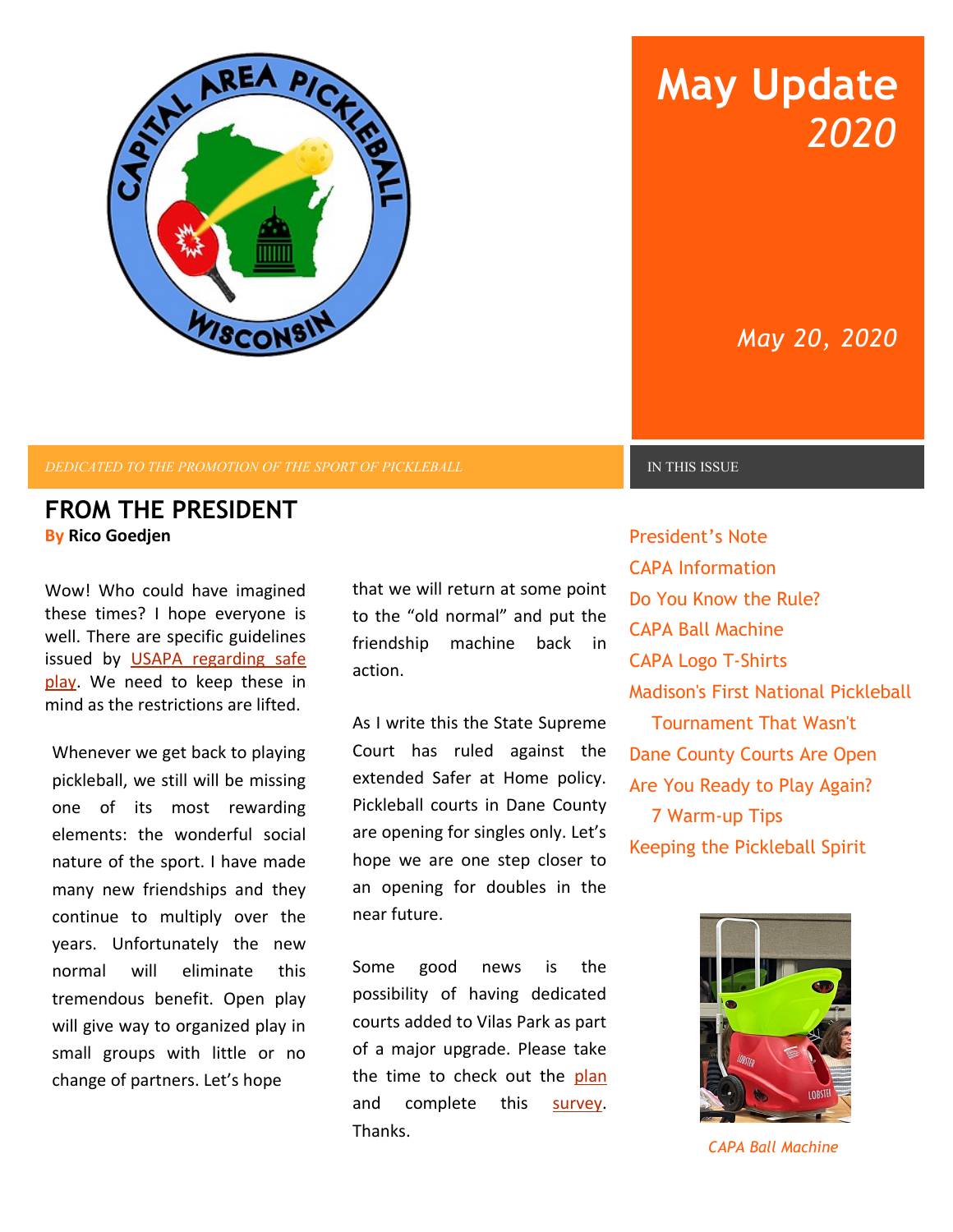#### MAY UPDATE 2020 22



### **CHECK THESE OUT**

### **[CAPA Website](http://www.capareapb.com/) [Upcoming Events](https://www.capareapb.com/copy-of-upcoming-events-1)**

### **CAPA BOARD MEETINGS**

**CAPA Board Meetings are open to the public. Meetings will typically be held on the 2nd Wednesday of the month. Time and location noted in the Agenda on the [website.](https://www.capareapb.com/capa-meeting-information)**

### **COVID-19 & PICKLEBALL**

**Check out the latest updates on the [CAPA website.](https://www.capareapb.com/)**



### **CAPA NEWSLETTERS**

**Look for the CAPA newsletters four times a year. If there is anything you would like to see included, please let us know by emailing [pickleball@capareapb.com.](mailto:pickleball@capareapb.com)**

## **DO YOU KNOW THE RULE? By Tim Duket**

The 2019 rule 4.M.3. made it a fault for the server missing the ball when trying to hit it. This rule has been removed from the 2020 Rule book. Why so? The USAPA rules committee instructs: "This rule was removed due to inconsistency in determining precisely when the ball passed the front plane of the paddle. The rule was originally designed to prevent fake serves. However, fake serves are rarely used and virtually ineffective." Thus, it is no longer a service fault when the server misses the ball when trying to hit it. Also, if the ball lands on the playing surface without the server swinging at the ball, it is not a fault. Now, when attempting to serve you can miss the ball any number of times. Yet, rule 4.E. says that once the score has been called, the server is allowed 10 seconds to serve the ball. This latter rule is of greater concern to tournament players with a referee than to most recreational players. Check out this [link](https://www.usapa.org/docs/ifp/USAPA-Rule-Changes.pdf) for a 46 page explanation of various rule changes in the 2020 Rule book.

And here's the [2020 Official Rule Book.](https://www.usapa.org/docs/ifp/USAPA-Rulebook.pdf)

# **CAPA BALL MACHINE**

As soon as we get the "all clear" this will be a great time to consider drilling with the ball machine. The machine is easy to use and comes with enough battery power for 2+ hours of usage. It will be available on a first come, first serve basis with at least 5 days between uses for safety. There is no charge for the first reservation, \$10 for any additional uses. Please contact Rico at [rg53705@gmail.com](mailto:rg53705@gmail.com) to arrange for pick up.

# **CAPA LOGO T-SHIRTS**

It has been three years since we last offered T-shirts for sale. With many new members we hope there is enough demand to place a new order. We are selecting a different brand to find something that has a more tailored fit. This will also give us some new color options so members can add to their collection. The order form is not ready for this newsletter; things move slowly these days. Watch for an e-mail in the coming weeks.

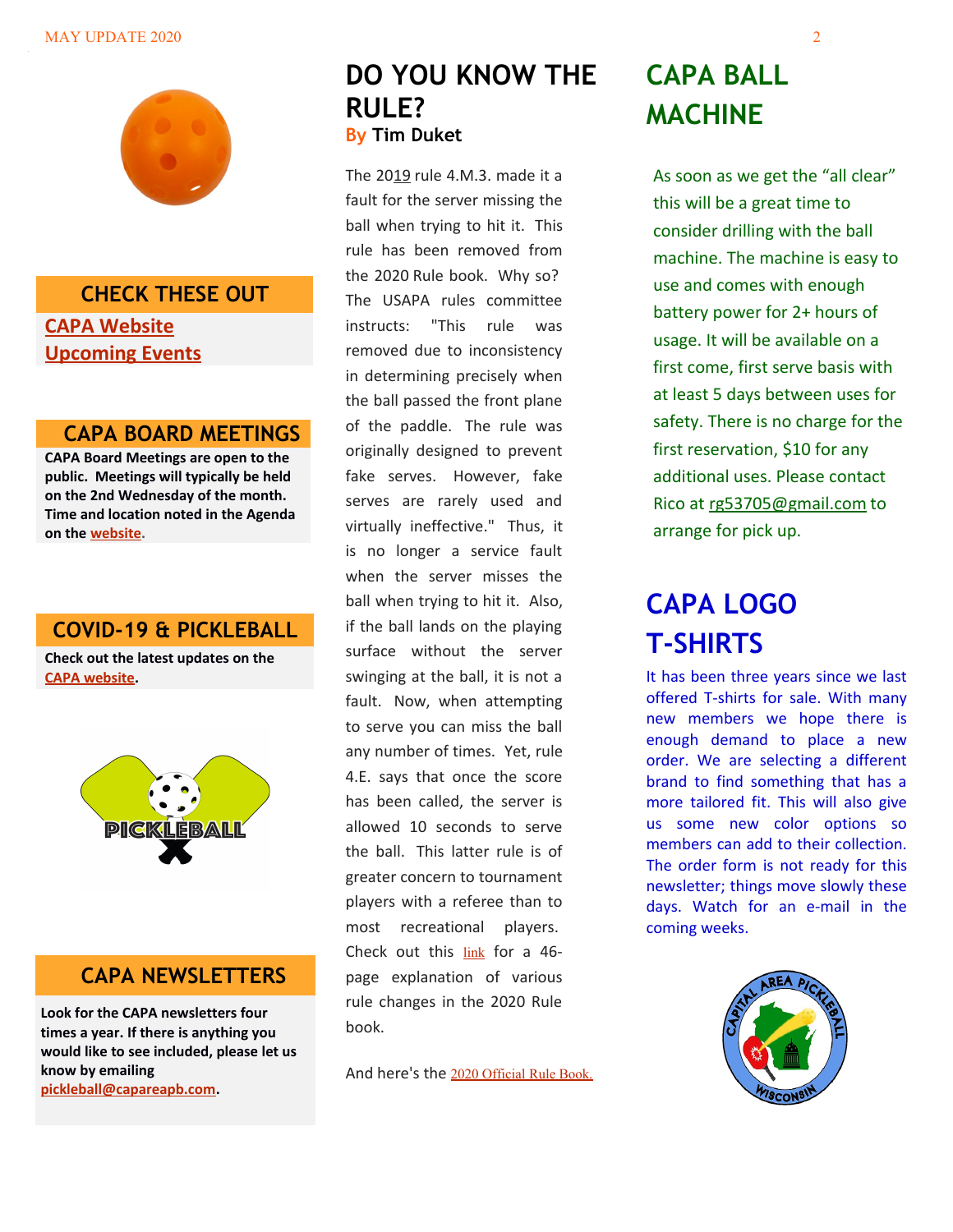## **MADISON'S FIRST NATIONAL PICKLEBALL TOURNAMENT THAT WASN'T**

#### by Joe Carter

The [2020 National Veterans Golden Age Games](http://www.blogs.va.gov/) have been canceled. It was to be the 34th Annual NVGAG. The big year was 2020! Over 2,000 Veteran athletes from all 50 states were already registered to converge into Madison in June to compete in 18 sports — one of which, and the one with the fastest growing popularity among the athletes: pickleball. The games' registration filled within 2 ½ hours. Over 250 pickleballers were registered to play in a women's, men's, and mixed doubles, double elimination tournament in age brackets from 55 to 95. Game medalists would become eligible for the National Senior Games. To be eligible to compete the Veteran must be 55 years or older, and registered for health care through the Veterans Administration. Cherokee Country Club was to be the host site for the 4 days of competition. Referees were to judge the medal matches. The games were brought to Madison through the efforts of the local VA and the Madison Sports Commission which has also brought The Ironman and The Cross Fit Games to Madison. Scores of local volunteers, myriad sponsors, and the NVGAG National Staff were ramping up to make the games a great success — including a spectacular pickleball tournament. It may take a few years, but Madison hopes to get another chance to host the National Veterans Golden Age Games.

Thank yous go to CAPA members who have worked closely with the NVGAG staff over several months of planning: Karen Jerg, facility coordinator, Mike Barone, equipment coordinator, Todd Leider, volunteer coordinator, Joe Carter, competition manager.

# **Dane County Courts Are Open**

Great news! Pickleball and Tennis courts are opening today, Wednesday, May 20, under modified play rules, as announced through the [Dane Forward](https://publichealthmdc.com/coronavirus/forward-dane) plan published by Madison & Dane County Public Health. Check with local municipalities to determine court availability. You may not want to rush out to play immediately — consider the health risks for you and others. The courts remaining open will be dependent upon everyone playing responsibly. Safe-play signage is posted at the courts and available on the [City of Madison COVID-19 website.](https://www.cityofmadison.com/parks/pickleball) The City expects these rules and guidelines could evolve over the summer. Play is limited to singles only. You may want to consider playing half-court "skinnies" if you aren't comfortable with full court singles. Note: We hope these limitations will be loosened in the weeks ahead, especially if we can show that players are following safe-play guidelines. Play is also restricted to every-other court for now. Bring your own sanitizing kit, masks, etc. Avoid touching common areas, e.g., gate posts, etc. Bring your own personally identifiable ball. Always serve with your own ball, do not touch other pickleballs with your hands. Players are asked to arrive, play, then leave. Considering the proximity of courts to parking lots, open courts may be difficult to observe. Please maintain social distancing and personal protection guidelines at all times. Please also reference [CDC,](https://www.cdc.gov/coronavirus/2019-ncov/index.html) Madison & Dane [County Public Health,](https://www.publichealthmdc.com/coronavirus) [USAPA](https://www.usapa.org/usa-pickleball-statement-on-the-coronavirus/) & [USTA](https://www.usta.com/en/home/usta-covid-19-updates.html) guidelines. We will let you know more as soon as we know more. **Let's all play safely!**

# **ARE YOU READY TO PLAY AGAIN?**

When you are ready to start playing again, here are some great warm up exercises to help you limber up and play safely:

[7 Pickleball Warm Ups](https://www.youtube.com/watch?v=jpRgavgyZdI&t=)